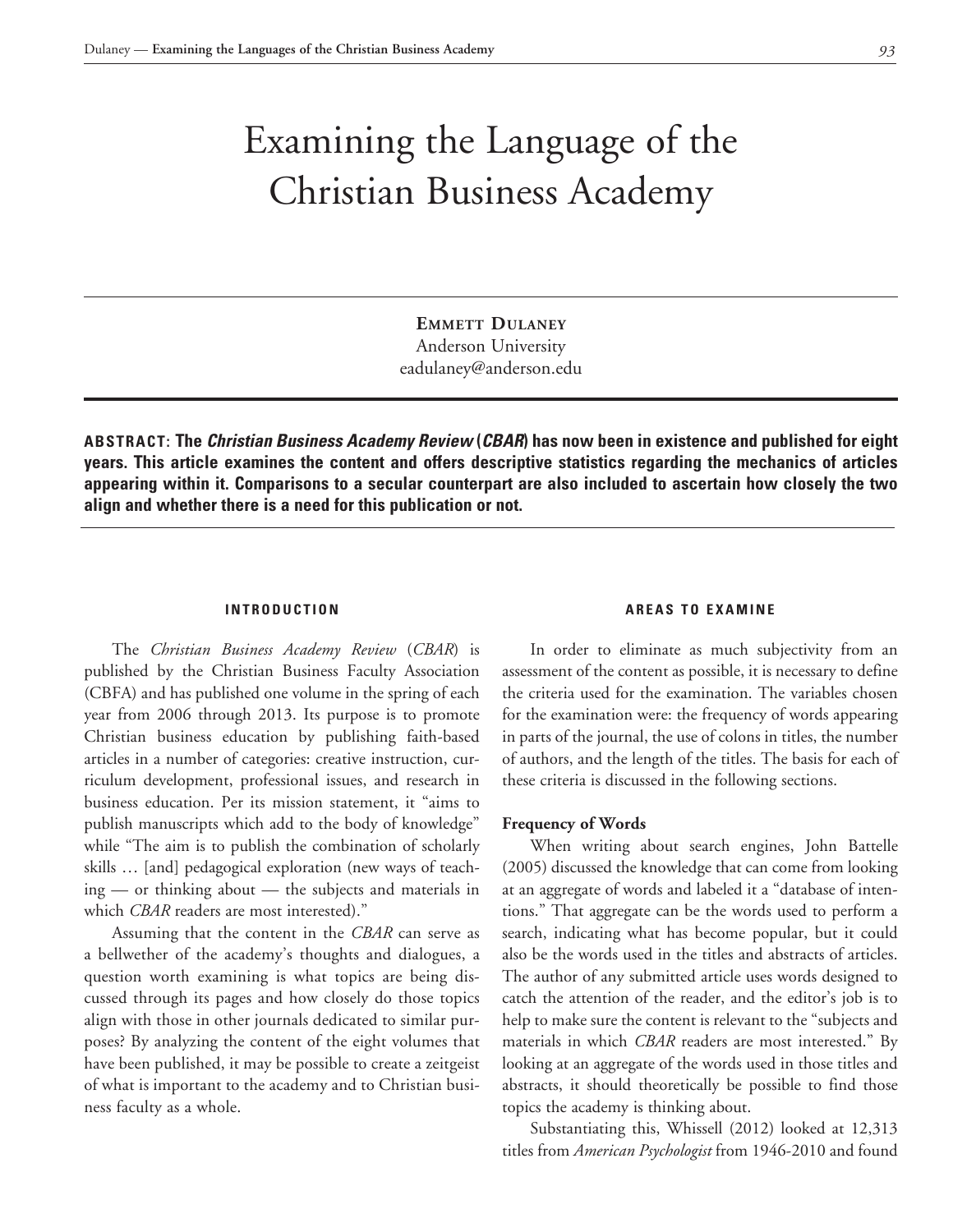trends that varied over the years. The differences included variations in words, connotations, punctuation, and other variables. These changes indicate that the titles do indeed represent gauges of topics popular and prevalent at the time of their writing and subsequent publication.

# **Colonicity**

Colons are commonly used with compound sentences, even though there are always other ways to word the phrase: use two sentences, dashes, or any of a number of other elements of punctuation. The colon, however, has become the de facto punctuation standard in titles. Ideally, the purpose is to make the title more informative; the first part of the title can be the subject heading and that following can provide details. Dillon (1981) was one of the first to study the use of colons in article titles and associated them with indicators of scholarship. His study of 30 journals in a number of fields found that 72 percent of the titles in scholarly journals used colons while only 13 percent of those in non-scholarly journals did. The colon, he asserted, is the "primary correlate of scholarship, evidenced in five regards: publishability, productivity, complexity of thought, distinction of endeavor, and progress of the enterprise" (p. 879).

Numerous studies have been published since Dillon without reporting such a high percentage of colon usage. Several studies have been done of different disciplines (Hartley, 2007) and found that the estimated percentage of titles with colons differs greatly based on discipline. The range is from 9 percent for engineering to 66 percent for music (Busch-Lauer, 2000), with business coming in at 33 percent (Fontanet, Posteguillo, Coll, & Palmer, 1997).

Michelson (1994) looked for a relationship between the use of colons and journal status, contending that the older the journal, the "higher its approximate status in the field." Looking at 2,216 titles from seven industrial relations journals, they found the rate of colon use at 38 percent and the status of the journal in which it was being published inversely related — the higher the number of titles with colons, the lower the journal's status. The implication is that the colons with titles could relate to the "desire for scholarship." Hartley (2007) found that the use of colons in titles had no effect upon citation rates, but "students and academics generally preferred titles with colons to titles without them."

Not only is the colon itself important, but position can also play a role. The "closer the colon is to the beginning of the title the more relevant it is likely to be" (Schwartz, 1995). The more relevant it is, the more it adds value to the title, and the more likely the article is to be read, and subsequently cited.

### **Numericity**

The number of authors contributing to an article can impact the title of the article in many ways. Schwartz (1995) found author numericity – the number of words in title as related to the number of authors – is correlated. Using the *Journal of the American Society for Information Science* as his base, he found that articles written by one author tend to have eight-word titles, while those written by two authors average 10-word titles, and three authors average 13-word titles. When the number of authors increased to four, the trend reversed and the average dropped back down to 8.5 word titles. Further, a study of four scientific journals found a positive correlation between the number of authors and the number of words in the title (Kuch, 1978).

# **Length of Titles**

Similarly related to the number of words in the title, is the number of characters. Since it is important for the title to be informative enough to attract a reader, it is assumed that the longer the title, the more informative it is (Yitzhaki, Davis, Wilson, & 2001). When the number of words is small, but the number of characters large — implying the average number of characters per word is large — it can point to the use of industry jargon or large words that slow reading. Previous studies have found that award-winning articles are "more readable, as measured by indexes focusing on sentence and word length, than non-winning articles" (Sawyer, Laran, & Xu, 2008).

## **METHODOLOGY**

All eight volumes of the *Christian Business Academy Review* were elected for analysis. All articles that contain abstracts were analyzed, with the exception of book reviews and case studies (both of which automatically include elements such as colons in the title), and notes from the editor. What remained should represent the actual articles and discussions. This set of text was used for examining the most popular words and colon usage. When looking at other journals, commentaries and rejoinders were also excluded.

When abstracts were added to the data set to enable looking at the most popular words overall, those for case studies were also added in. As a general rule with case studies, their titles include little more than the name of the company, but their abstracts contain far more than just the name of the company and are written with words intended to appeal to the expected audience (members of the academy).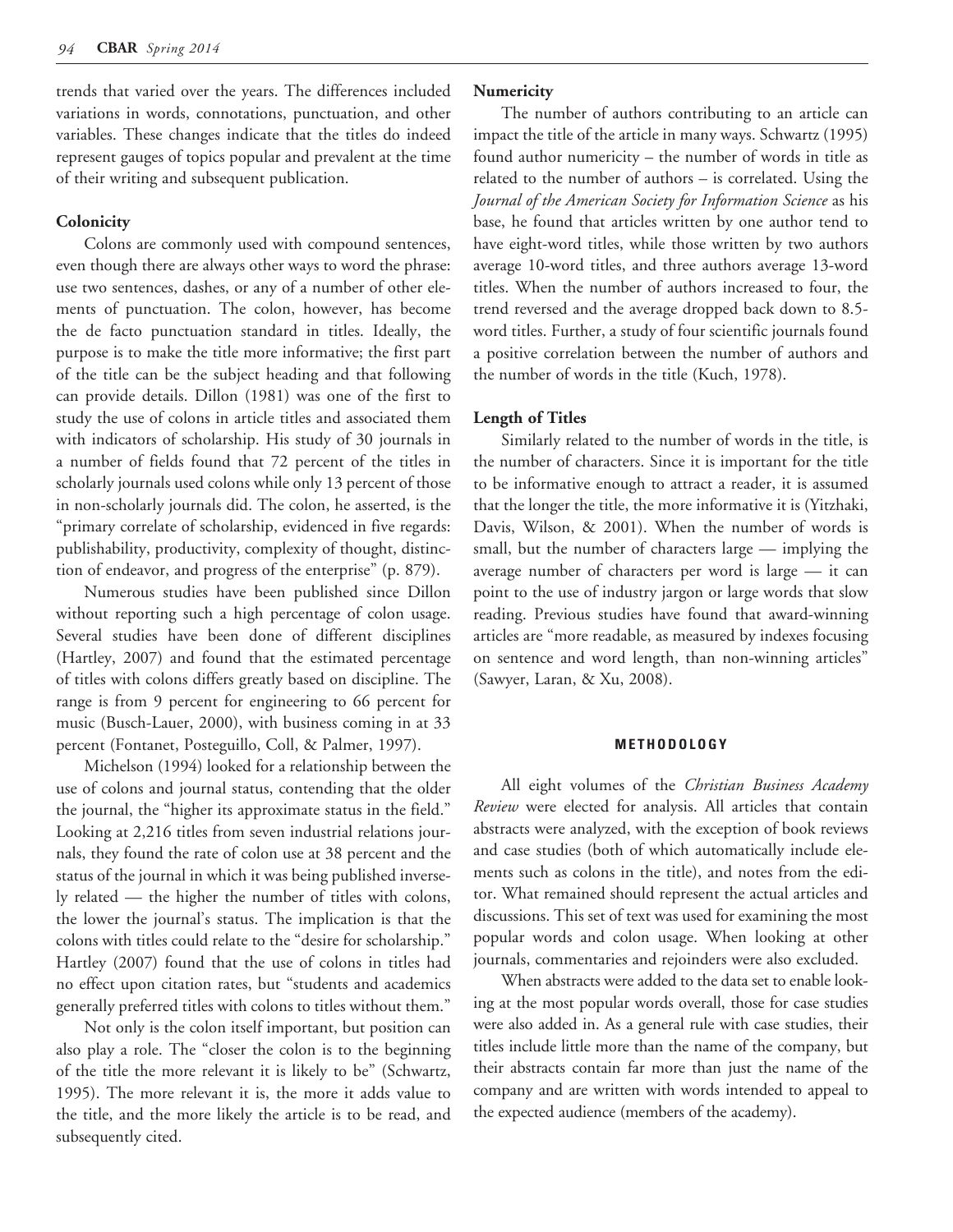## **RESULTS AND DISCUSSION**

Aggregating the article titles from the eight volumes of the *CBAR*, then breaking them into individual words, sorting, and counting each rendered the following ten most popular words within the titles (excluding prepositions such as "in," or "for," and articles such as "the" as well as "a/an"):

- 1. Business
- 2. Christian
- 3. Teach(ing)
- 4. Student(s)
- 5. Integration
- 6. College(s)
- 7. Faith
- 8. Management
- 9. Education
- 10. Faculty

As a comparison, the same study was done of the ten most popular title words during the same time period in the *Academy of Management Learning and Education*. *AMLE* could be considered the secular equivalent of *CBAR* and is the official publication covering management learning and education by the Academy of Management. The audience for it "includes scholars, educators, program directors and deans at academic institutions, as well as practitioners in training and development and corporate education" (http://aom.org/ amle/). Publishing quarterly, they published 326 articles (subtracting commentaries, rejoinders, book reviews, etc.) during the time period studied and the most popular words were:

- 1. Management
- 2. Education
- 3. Business
- 4. Learning
- 5. Introduction
- 6. Social
- 7. Research
- 8. Leadership
- 9. Academic
- 10. MBA

It is worth noting that the top three entries for *AMLE* also appear in the top ten for *CBAR*. What is surprising is that "learning" appears here while the word "teaching" replaces it in *CBAR*. Both are active verbs related to education, but they represent a very different angle of approaching the material. While learning is centered on self, teaching is focused on others.

While the most popular words can serve as a zeitgeist of topics, it is conceivable that titles may employ a prosody that includes puns and words that catch attention but don't really reflect the actual article content. To account for this, the words from every abstract from all eight volumes were added to the title and the same frequency study done. Whissell (1999) had looked at abstracts and titles as well and found them a better representation of the content than just

**Figure 1: A Word Cloud of the Thirty Most Frequently Appearing Words in** *CBAR* **Titles and Abstracts**

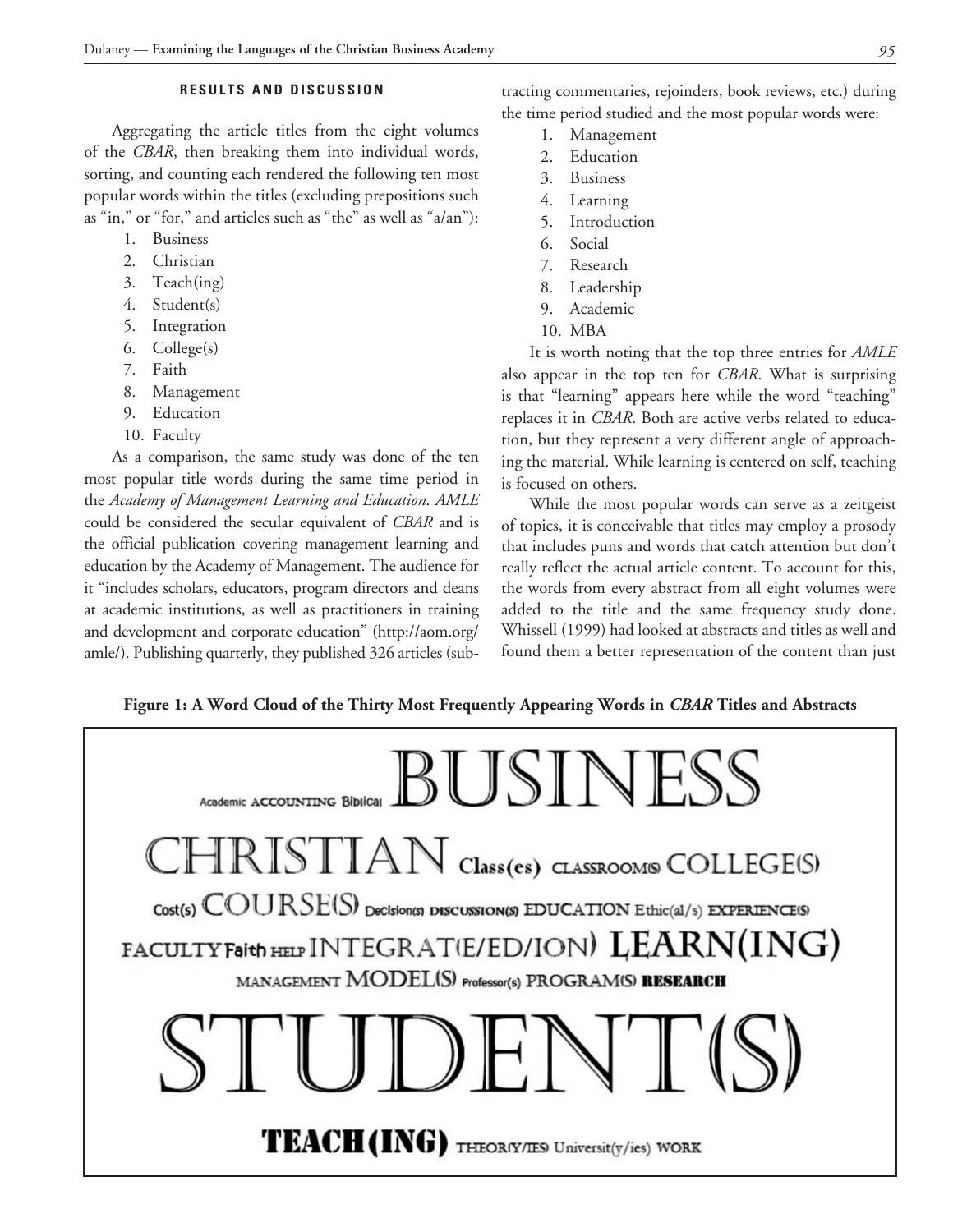| Number of Authors | Percentage Titles with Colons | Average Number Words | Average Number Characters |
|-------------------|-------------------------------|----------------------|---------------------------|
| One               | 45%                           | 11.55                | 82.8                      |
| Two               | 54%                           | 11.58                | 87.25                     |
| Three or more     | $71\%$                        | 10.57                | 80                        |

**Table 1:** *CBAR* **Article Title Averages Based on the Number of Authors**

**Table 2:** *AMLE* **Article Title Averages Based on the Number of Authors**

| Number of Authors | Percentage Titles with Colons | Average Number Words | Average Number Characters |
|-------------------|-------------------------------|----------------------|---------------------------|
| One               | 75%                           |                      |                           |
| Two               | 56%                           | 10.67                | 77.4                      |
| Three or more     | 67%                           | 12.29                | 92.25                     |

the titles. When this was done with the content appearing in *CBAR*, the word "student" became the most popular (which would often complement "teaching"), but "business" only moved to second place.

A word cloud was created using the frequency of each word as its representative font size (the more frequent the word, the larger the font and thus the larger the prominence). Figure 1 shows the word cloud visualization of the top thirty words appearing in *CBAR*.

The presence of the words "Biblical," "Christian," and "faith" in the top thirty — and their absence from a secular counterpart — points to the need for the existence of *CBAR* to provide a venue for exploration and one that is being met. While all other words could be found within the *AMLE* in the past eight years, none of these three appeared a single time.

Further comparisons of the differences between *CBAR* and *AMLE* found few. One notable exception is that — discounting case studies, commentaries, rejoinders, and letters from the editor — in *CBAR*, 66.7 percent of the articles are written by only one author, while with *AMLE*, that number is 37.5 percent. Less than 12 percent of the *CBAR* articles are written by three or more authors, while 32 percent of those in *AMLE* are written by three or more. This suggests that *CBAR* provides a more accessible venue for individual authors to voice their thoughts with the academy.

From a colonicity standpoint, studies of other journals have found that more single authors than multiple authors use colons (Hartley, 2007), but that is not the case with *CBAR*. Without factoring in case studies and book reviews (which automatically incorporate a colon in the title), the use of colons in the title is proportional to the number of authors of the article, as shown in Table 1.

Table 2 shows the same descriptive statistics for articles appearing in *AMLE*. As the number of authors increases,

there is a clear pattern toward using more characters and more words in the title.

Lastly, Schwartz (1995) found the position of the colon to be as important as its usage and on average titles in *CBAR* utilizing colons did so 45 percent of the way through the title. By comparison, articles in *AMLE* did so 41 percent of the way through. The contention is that the title with the colon will stand out more and be more likely to be cited. Of the ten articles that have appeared in *CBAR* and then cited in subsequent volumes, five have included colons and five have not. Disproportionately, while 67 percent of the articles in the journal are written by a single author, only 30 percent of those cited were written by one author — perhaps identifying that those with multiple authors delve into more substantial topics and are thus likely to be referenced later on.

#### **CONCLUSION**

The writing mechanics employed by *CBAR* closely resembles those of a similar journal in terms of colon usage and title structure. The topics are also similar with the exception of *CBAR* prominently incorporating discussions on issues that include "Biblical," "Christian," and "faith"; their absence from articles in a secular counterpart point to the need for *CBAR* and one that is being well met.

While it would be easy to discount the similarities and differences between articles in other journals and *CBAR* as trite, the trend is anything but. The fixation elsewhere with verbosity and attempts to sound academic could be keeping the academy from topics that might otherwise be voiced, studied and taught today. By making a conscious decision to focus on the issues not addressed elsewhere, *CBAR* is publishing content that stands apart from its counterparts.